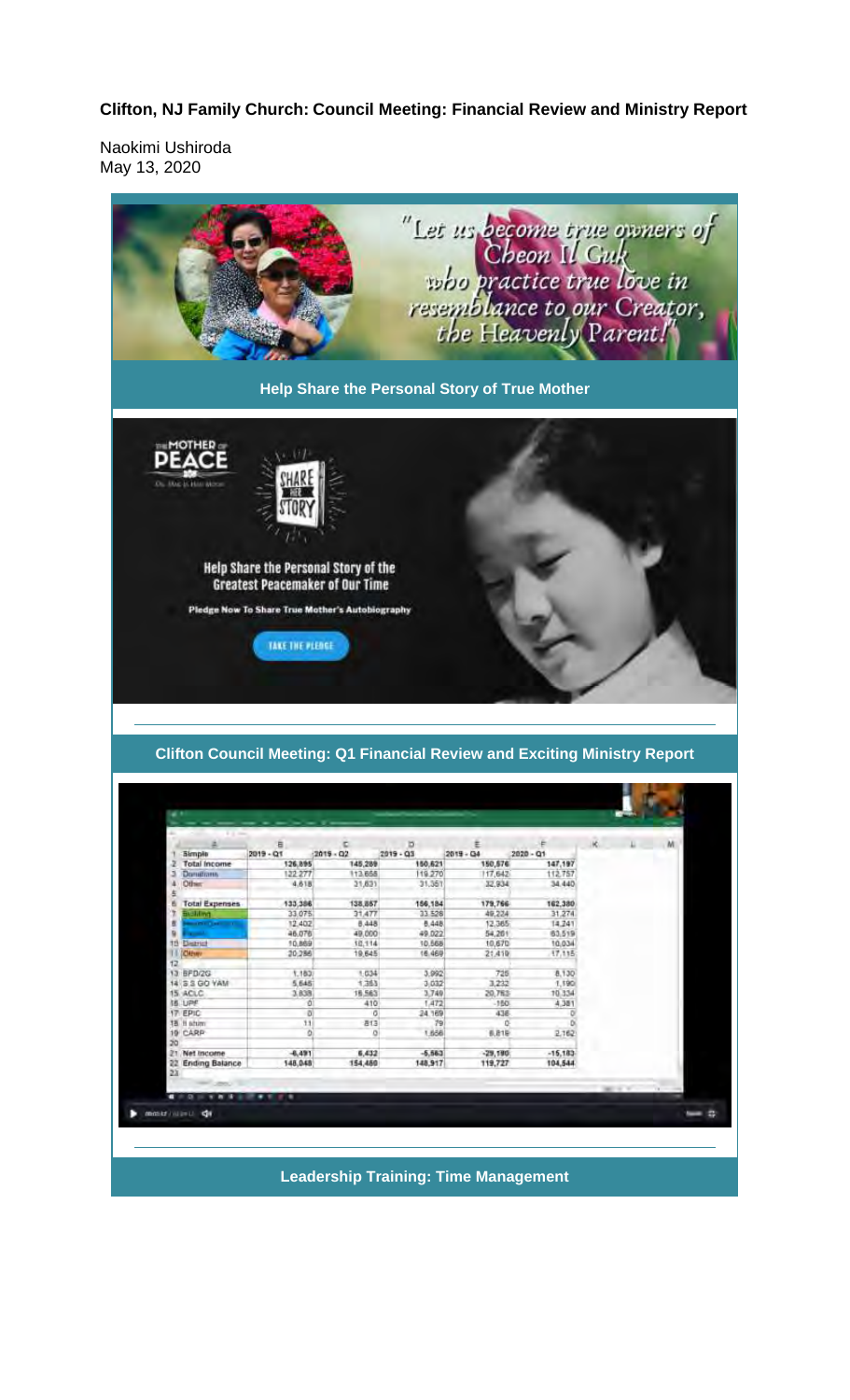

## **National Service: May 10th 2020**

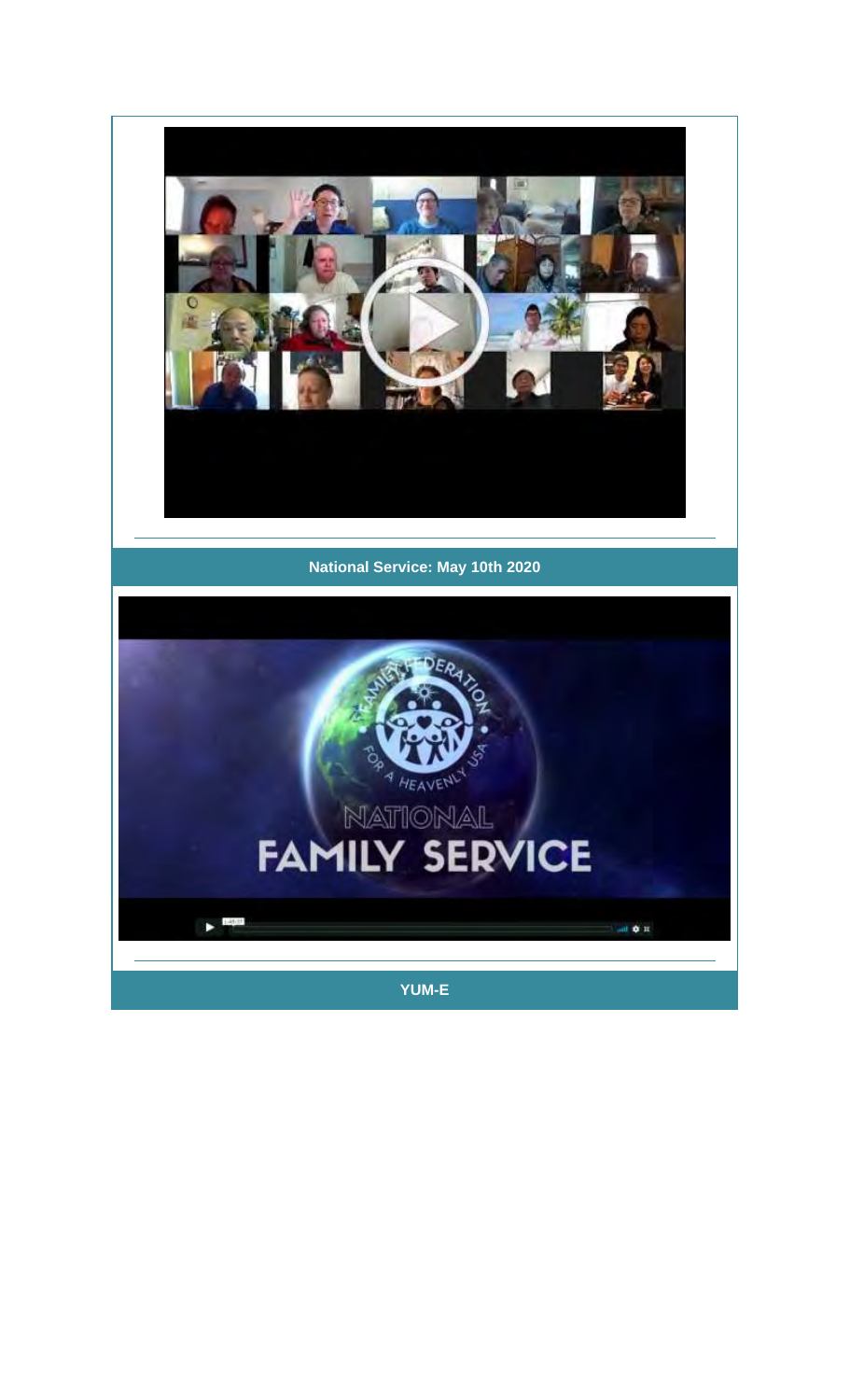

*On behalf of Women's Federation for World Peace, we send our special greeting to all our sisters and friends on this Mother's Day.*

We are sure you all deserve special love from your family & children. Please find time to enjoy and relax